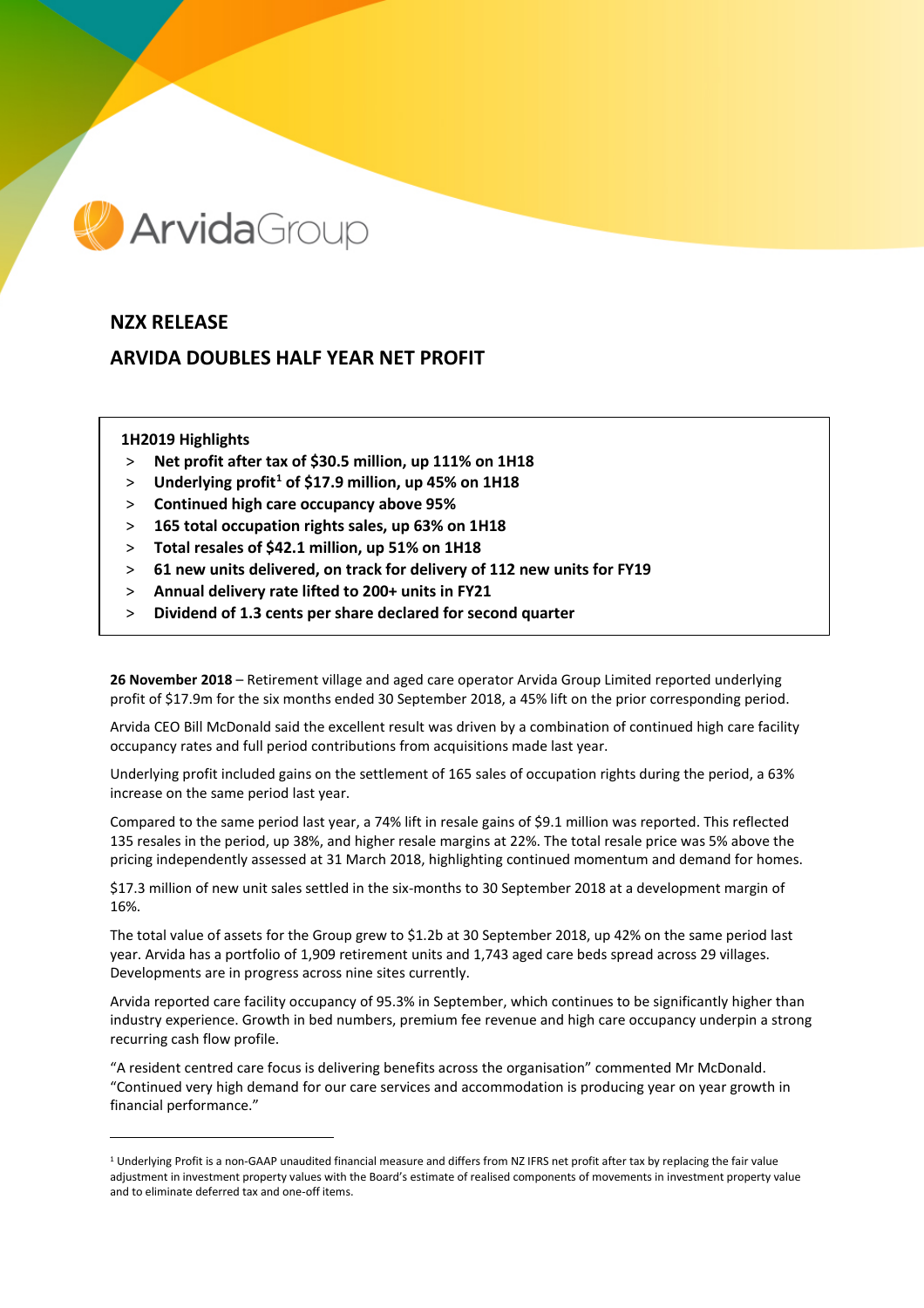A further two care facilities achieved 4-year certification in Ministry of Health audits performed during the period. Over half of Arvida's 26 care facilities have obtained this gold standard accreditation lengthening the average certification tenure to 3.54 years across the Group.

### **Development Milestones**

Key development milestones were met with the delivery of the initial stages of the Living Well Park Lane development in Christchurch and the Aria Bay development in Auckland. A total of 61 new homes were delivered across four sites in the half.

Mr McDonald said, "we are on track to deliver 112 new homes this financial year, in line with guidance provided. This will be a significant milestone for the Group as the developments reflect the completion of the first of our major apartment projects since listing four years ago."

In August 2018 Arvida announced the purchase of 18 hectares of bare land in Kerikeri.

The site is well located to Kerikeri town centre and of a scale that allows a large master planned retirement village to be built providing 200 independent living villas, an 80 bed care facility together with community and recreational facilities. Planning and design are underway in preparation for lodging a resource consent application. Arvida's other greenfield development in Tasman is progressing well with the first stage of new homes to be delivered next year.

"With acquisition of the Kerikeri site, our future annual build rate increased to over 200 new homes from 2021" commented Mr McDonald.

The future development pipeline includes 1,385 units and beds to be built over the next 5-7 years.

Retirement villages have an increasingly important role to play in addressing New Zealand's housing supply commented Mr McDonald.

#### **Outlook**

Arvida continues to perform and is well positioned to deliver improved financial performance for the year underpinned by a growing base of recurring earnings.

A dividend of 1.3 cents (partially imputed) per share was declared for the September quarter to be paid on 20 December 2018. The record date for the dividend entitlement is 12 December 2018. The dividend is partially imputed at 0.25 cents per share. A supplementary dividend of 0.11 cents per share will be paid to non-resident shareholders.

- ENDS -

## **For more information contact:**

Bill McDonald, Chief Executive Officer, Arvida Group Limited Telephone: 021-270-3669 or email: bill.mcdonald@arvida.co.nz

Jeremy Nicoll, Chief Financial Officer, Arvida Group Limited Telephone: 021-403-665 or email: jeremy.nicoll@arvida.co.nz

#### **About Arvida:**

Arvida is one of New Zealand's largest aged care providers owning and operating 29 retirement villages located nationally. Each village operates independently under a corporate structure that supports village operations to ensure quality and consistency of service. Arvida provides over 4,000 residents with a continuum of care that extends from independent living to full rest home, hospital and dementia-level care.

Arvida's growth strategy includes the acquisition of quality villages that meet strict acquisition criteria as well as the development of additional facilities at existing villages and targeted development of new villages in areas that are supported by a strong demographic and economic profile.

Arvida is listed on the NZX (NZX: ARV). Website[: www.arvida.co.nz](http://www.arvida.co.nz/)